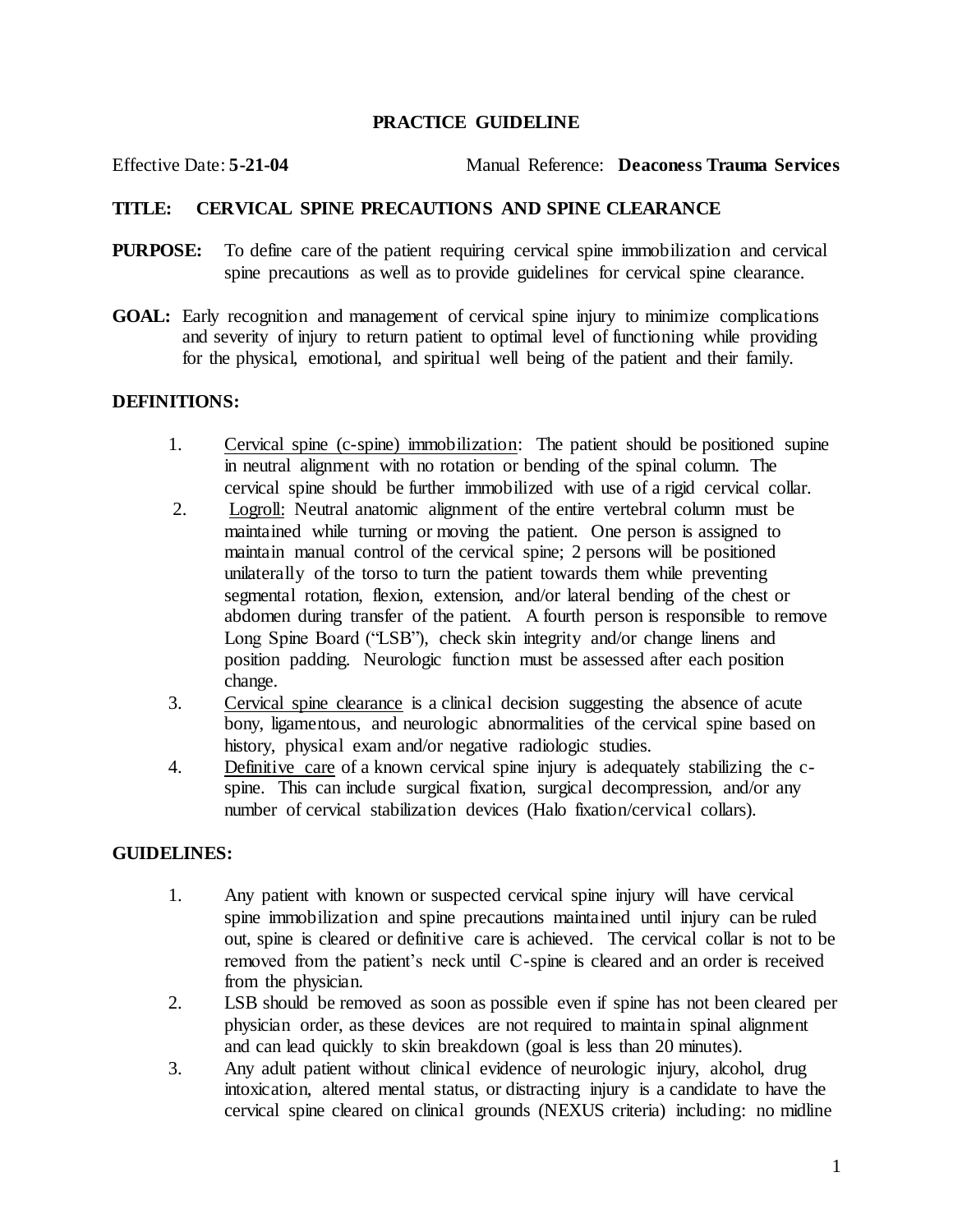posterior neck pain, no tenderness on palpation of spinal processes and no pain on active range of motion.

- 4. Nursing is responsible to ensure that a physician order is on the chart "addressing spine clearance" upon admission to their unit for all activated trauma patients. If an order is not on the patient's chart, the primary nurse must obtain order by physician who wrote the admission orders. This includes when the physician cleared the spine on clinical grounds (NEXUS criteria). Isolated trauma patients (non-activated pts) with mechanism or complaints of neck pain must be assessed based on NEXUS criteria and radiologic exams should be completed before removing a collar.
- 5. Any adult patient who does not meet criteria to have their cervical spine clinically cleared should undergo CT scanning with  $\leq 1.25$  mm cuts of the entire cervical spine with complete reformats.
- 6. If CT is normal and patient has no neurological deficit, and there is no ongoing cervical spine tenderness or pain, the C-spine should be cleared. Consider continuing cervical collar/precautions and obtaining MRI for those with neurologic deficit and/or ongoing midline cervical pain or tenderness.
- 7. If the patient is not evaluable secondary to coma, the CT scan is without abnormality, and the patient has moved all four extremities, the cervical spine should be cleared and spinal precautions removed.
- 8. If the patient is in a coma and/or neuromuscular blockade, and there is no observed movement of the extremities, patients should be kept in spinal precautions until such movement is observed or until an MRI is obtained.
- 9. For a patient less than 15 years of age, it is the clinician's discretion to clear spine based on NEXUS criteria or with radiologic exams. (Suggestion: MRI for unconscious or unevaluable patient).
- 10. If Mechanism of Injury is consistent with suspected thoracic or lumbar injury, dedicated spiral CT of thoracic and lumbar spine or reformats from visceral CTs should be obtained. Thoracic/lumbar CT may be omitted at the trauma surgeon's discretion if patient has a reliable exam and is without back pain or tenderness. However, CT of the entire spine should be strongly considered in any patient who has a documented cervical fracture.
- 11. If any abnormalities are found on any of the radiographs or any neurological deficits attributable to a possible spinal cord injury, then consult neurosurgery surgery for advice on the next appropriate radiologic procedure. The cervical collar should be kept in place and spinal precautions maintained.
- 12. Patients should be considered to have cervical spine injury if they present with any of the following:
	- a. Blunt force trauma to head, neck or back, MVC, fall, loss of consciousness, or altered mental status.
	- b. Neurologic deficits (weakness/paresthesia) in torso, legs, or arms not explained by peripheral nerve injuries.
	- c. Pain to palpitation of the cervical spine.
	- d. Pain in the cervical spine or paraspinous muscles.
- 13. RN should notify physician immediately of any changes in neurologic status (weakness, paresthesia) or respiratory compromise.